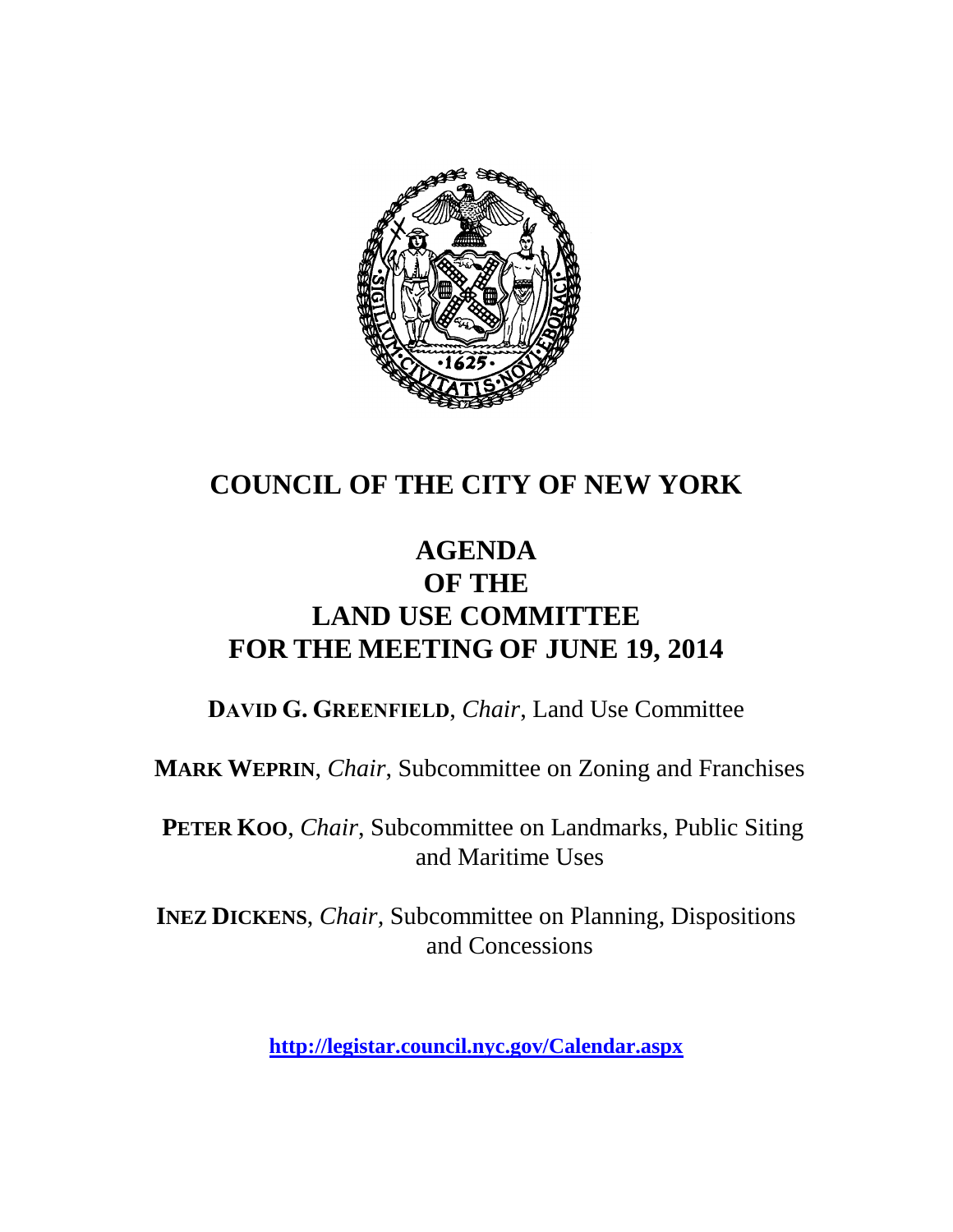# **AGENDA OF THE LAND USE COMMITTEE**

The Land Use Committee will hold a meeting in the **Committee Room, City Hall,**  New York City, New York 10007, commencing at **11:00 A.M. on Thursday, June 19, 2014**, and will consider the following items and conduct such other business as may be necessary:

### **L.U. NOS. 62, 63, 64 AND 65 ARE RELATED**

# **L.U. NO. 62**

### **CLINTON URA SITE 7**

## **MANHATTAN CB - 4 C 140181 ZMM**

Application submitted by Department of Housing Preservation and Development pursuant to Sections 197-c and 201 of the New York City Charter for the amendment of the Zoning Map, Section No. 8c:

- 1. changing from an R8 District to an R8A District property bounded by West 52nd Street, a line 225 feet easterly of 11th Avenue, a line midway between West 52nd Street and West 51st Street, a line 200 feet easterly of 11th Avenue, West 51st Street, and a line 100 feet easterly of 11th Avenue;
- 2. changing from an R8A District to an R9 District property bounded by a line midway between West 53rd Street and West 52nd Street, a line 250 feet easterly of 11th Avenue, West 52nd Street, and a line 225 feet easterly of 11th Avenue;
- 3. changing from an M1-5 District to an R9 District property bounded by West 53rd Street, a line 275 feet westerly of 10th Avenue, West 52nd Street, a line 375 feet easterly of 11th Avenue, a line midway between West 53rd Street and West 52nd Street, a line 225 feet easterly of 11th Avenue, West 52nd Street, and a line 125 feet easterly of 11th Avenue; and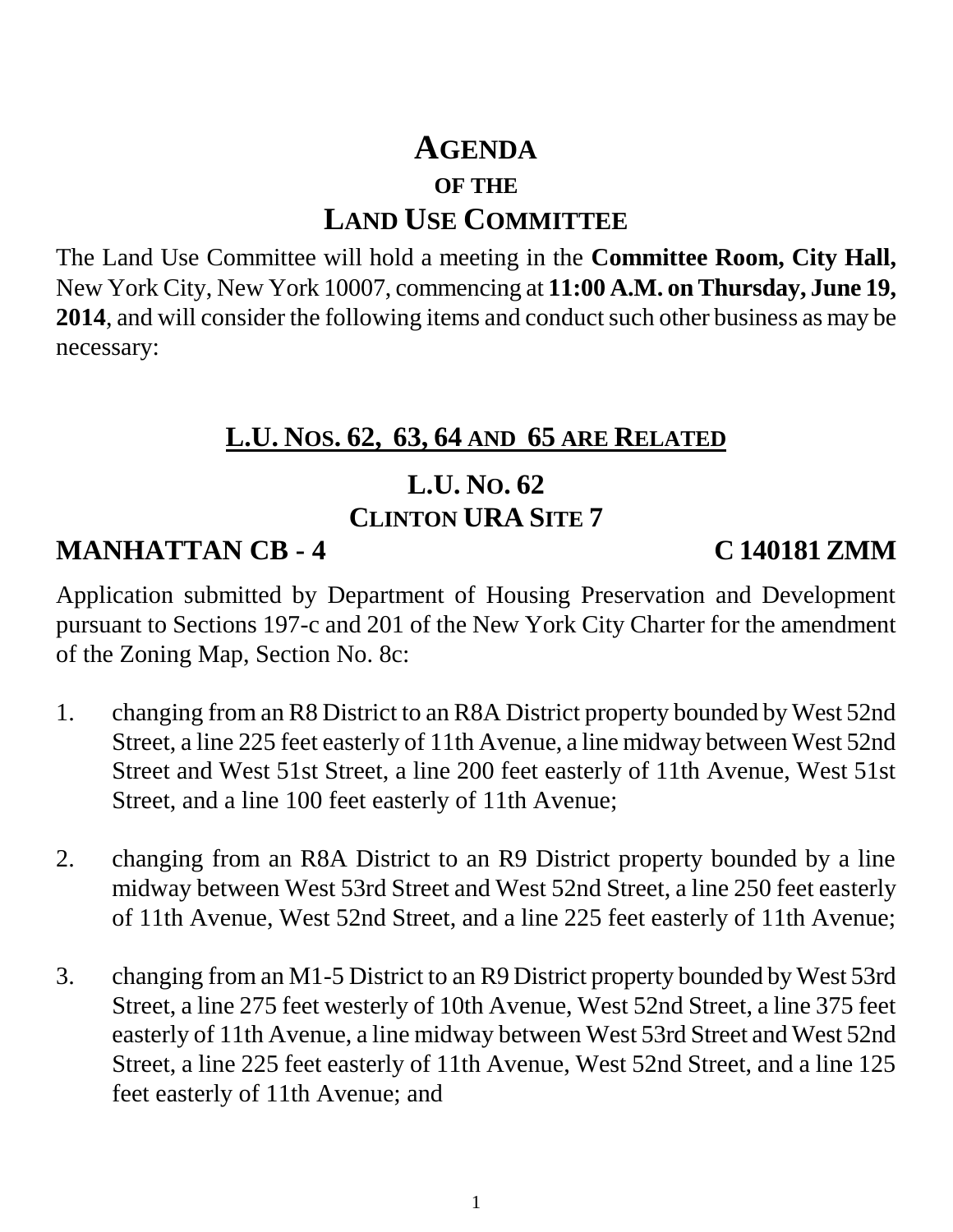4. establishing within the proposed R9 District a C2-5 District bounded by West 53rd Street, a line 275 feet westerly of 10th Avenue, West 52nd Street, a line 375 feet easterly of 11th Avenue, a line midway between West 53rd Street and West 52nd Street, a line 250 feet easterly of 11th Avenue, West 52nd Street, and a line 125 feet easterly of 11th Avenue;

as shown on a diagram (for illustrative purposes only) dated December 2, 2013.

# **L.U. NO. 63 CLINTON URA SITE 7**

## **MANHATTAN CB - 4 N 140182 ZRM**

Application submitted by NYC Department of Housing Preservation and Development pursuant to Section 201 of the New York City Charter, for an amendment of the Zoning Resolution of the City of New York, relating to Article IX, Chapter 6 (Special Clinton District) and Appendix F concerning regulations in Western Subarea C2 and Inclusionary Housing designated areas.

# **L.U. NO. 64 CLINTON URA SITE 7**

## **MANHATTAN CB - 4 C 140183 ZSM**

Application submitted by NYC Department of Housing Preservation and Development and 525 West 52<sup>nd</sup> Street Property Owner LLC pursuant to Sections 197-c and 201 of the New York City Charter for the grant of special permits pursuant to the following sections of the Zoning Resolution:

- 1. Section 74-743(a)(1) to allow the distribution of total allowable floor area under the applicable district regulations without regard for zoning district boundaries; and
- 2. Section  $74-743(a)(2)$  to allow the location of buildings without regard for the height and setback requirements of Sections 35-24 (Special Street Wall Location and Height and Setback Regulations in Certain Districts) and 23-663 (Required rear setbacks for tall buildings in other districts);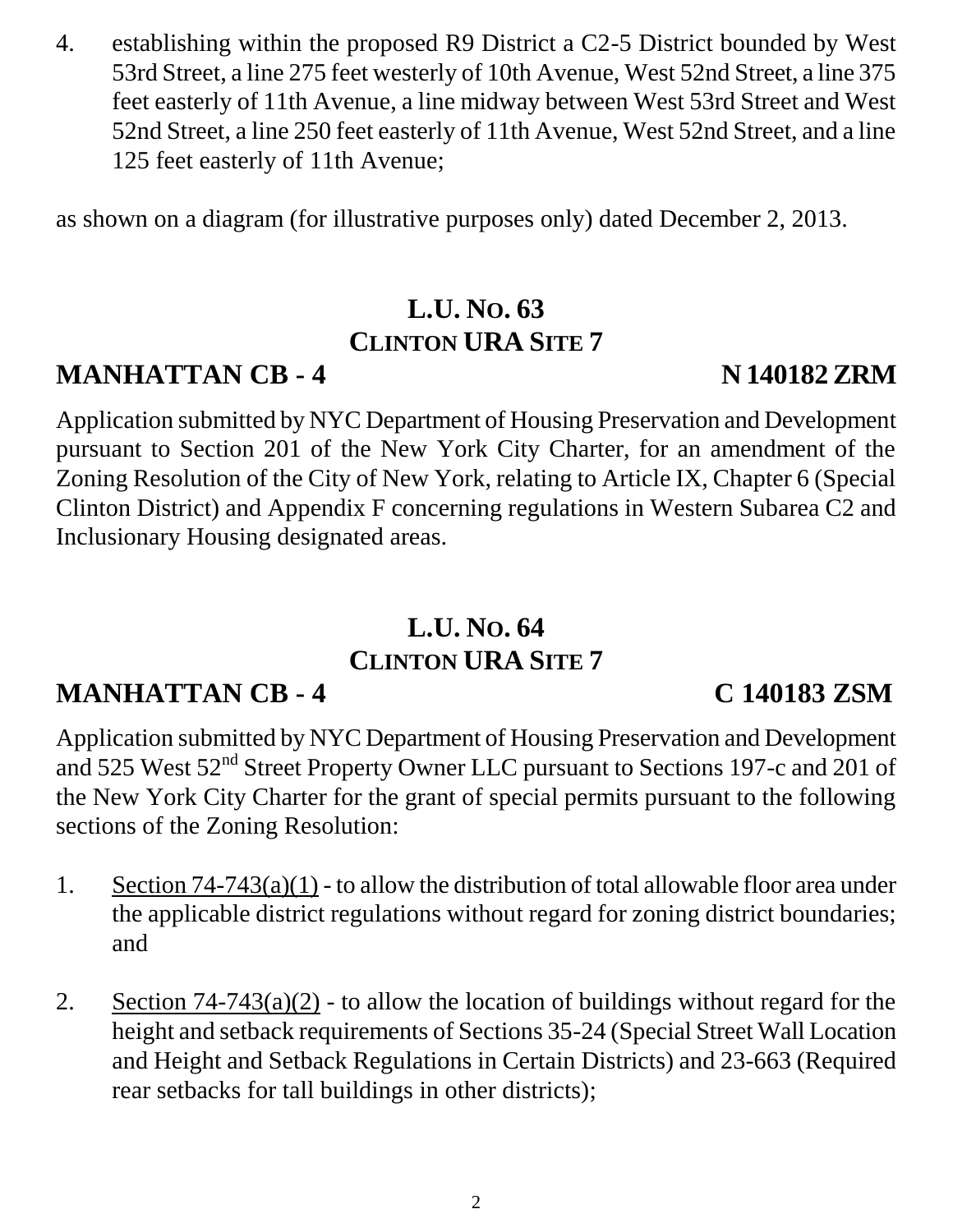in connection with a proposed mixed use development on property bounded by West  $53<sup>rd</sup>$  Street, a line 275 feet westerly of  $10<sup>th</sup>$  Avenue, West  $52<sup>nd</sup>$  Street, a line 375 feet easterly of 11<sup>th</sup> Avenue, a line midway between West 53<sup>rd</sup> Street and West 52<sup>nd</sup> Street, a line 250 feet easterly of  $11^{th}$  Avenue, West  $52^{nd}$  Street, and  $11^{th}$  Avenue (Block 1081, Lots 1, 60 and 1000-1008), within a Large-Scale General Development, in an R9/C2-5 District, within the Special Clinton District.

# **L.U. NO. 65 CLINTON URA SITE 7**

## **MANHATTAN CB - 4 C 140185 HAM**

Application submitted by the Department of Housing Preservation and Development (HPD):

- 1. pursuant to Article 16 of the General Municipal Law of New York State for:
	- a) the designation of property located at 530-548 West 53rd Street (Block 1081, Part of Lot 1),  $543-551$  West  $52<sup>nd</sup>$  Street (Block 1081, Part of Lot 1) and  $556-$ 560 West  $52<sup>nd</sup>$  Street (Block 1080, Part of Lot 103) as an Urban Development Action Area; and
	- b) an Urban Development Action Area Project for such area; and
- 2. pursuant to Section 197-c of the New York City Charter for the disposition of property located at 530-548 West 53rd Street (Block 1081, Part of Lot 1), unused development rights at 543-551 West 52<sup>nd</sup> Street (Block 1081, Part of Lot 1) and property located at 556-560 West  $52<sup>nd</sup>$  Street (Block 1080, Part of Lot 103) to a developer to be selected by HPD;

to facilitate development of development of two new buildings with a total of approximately 530 dwelling units, including approximately 206 affordable units, approximately 58,709 gross square feet of commercial floor area, and three community gardens on portions of two blocks bounded by West 51st Street and West 53rd Street between Tenth and Eleventh avenues.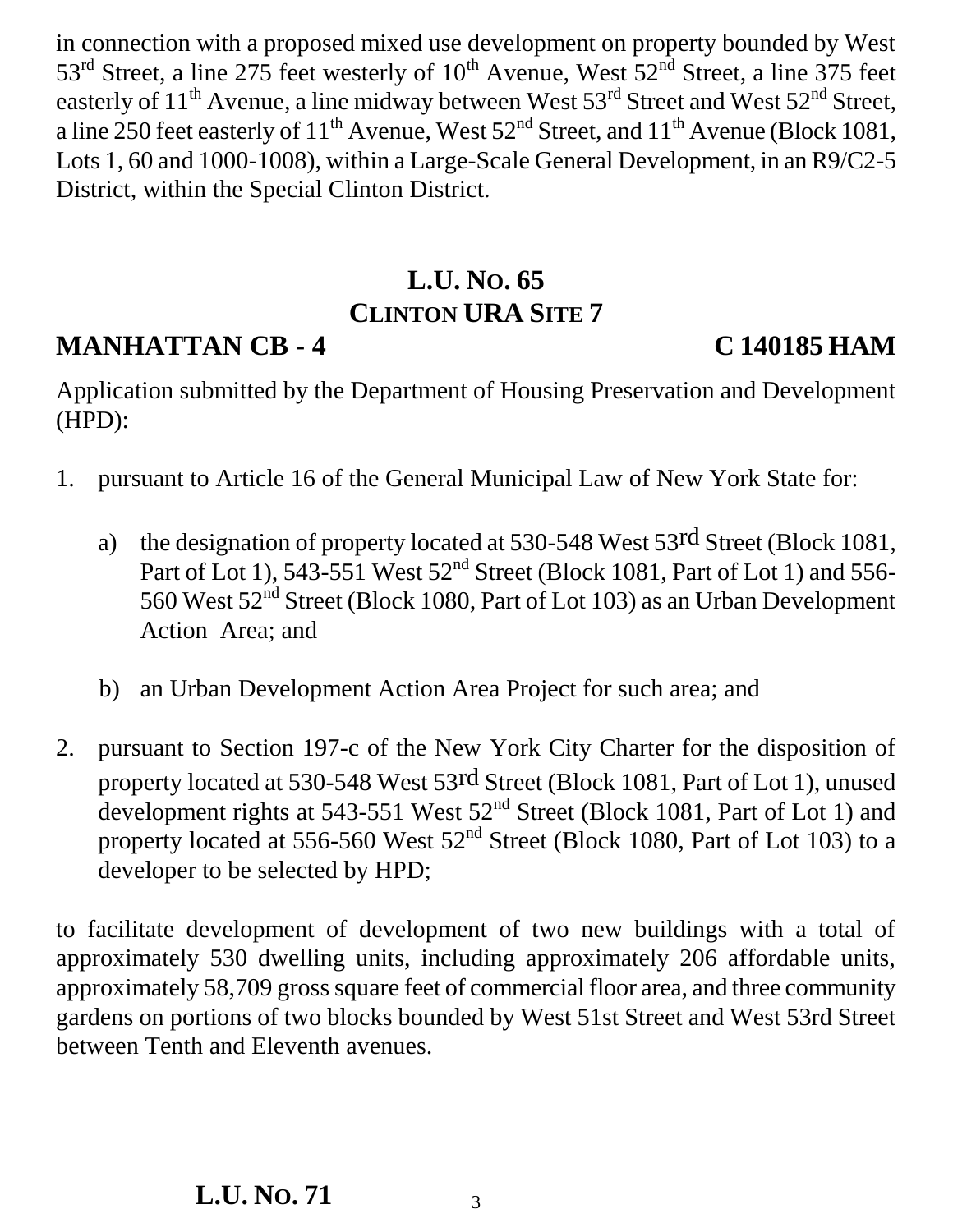### **MAPLE COURT**

## **MANHATTAN CB - 11 20145543 HAM**

Application by the New York City Department of Housing Preservation and Development for a modification to a previously approved project to grant a real property tax exemption pursuant to Section 577 of the Private Housing Finance Law for property located at 51 East 122<sup>nd</sup> Street (Block 1748, Lot 1), Borough of Manhattan.

## **L.U. NOS. 75 AND 76 ARE RELATED**

### **L.U. NO. 75 492 ST. NICHOLAS AVENUE**

## **MANHATTAN CB - 10 C 140233 HAM**

Application submitted by the Department of Housing Preservation and Development (HPD):

- 1) pursuant to Article 16 of the General Municipal Law of New York State for:
	- a. the designation of property located at 492 St. Nicholas Avenue (Block 1959; Lot 54) as an Urban Development Action Area; and
	- b. an Urban Development Action Area Project for such area; and
- 2) pursuant to Section 197-c of the New York City Charter for the disposition of such property (Block 1959, Lot 54) to a developer selected by HPD;

to facilitate development of a ten-story mixed-use building, with up to 14 residential units and approximately 2,400 square feet of commercial space.

# **L.U. NO. 76 492 ST. NICHOLAS AVENUE**

# **MANHATTAN CB - 10 C 140238 PQM**

Application submitted by the Department of Housing Preservation and Development pursuant to Section 197-c of the New York City Charter, for the acquisition of property located at 492 St. Nicholas Avenue (Block 1959, Lot 54).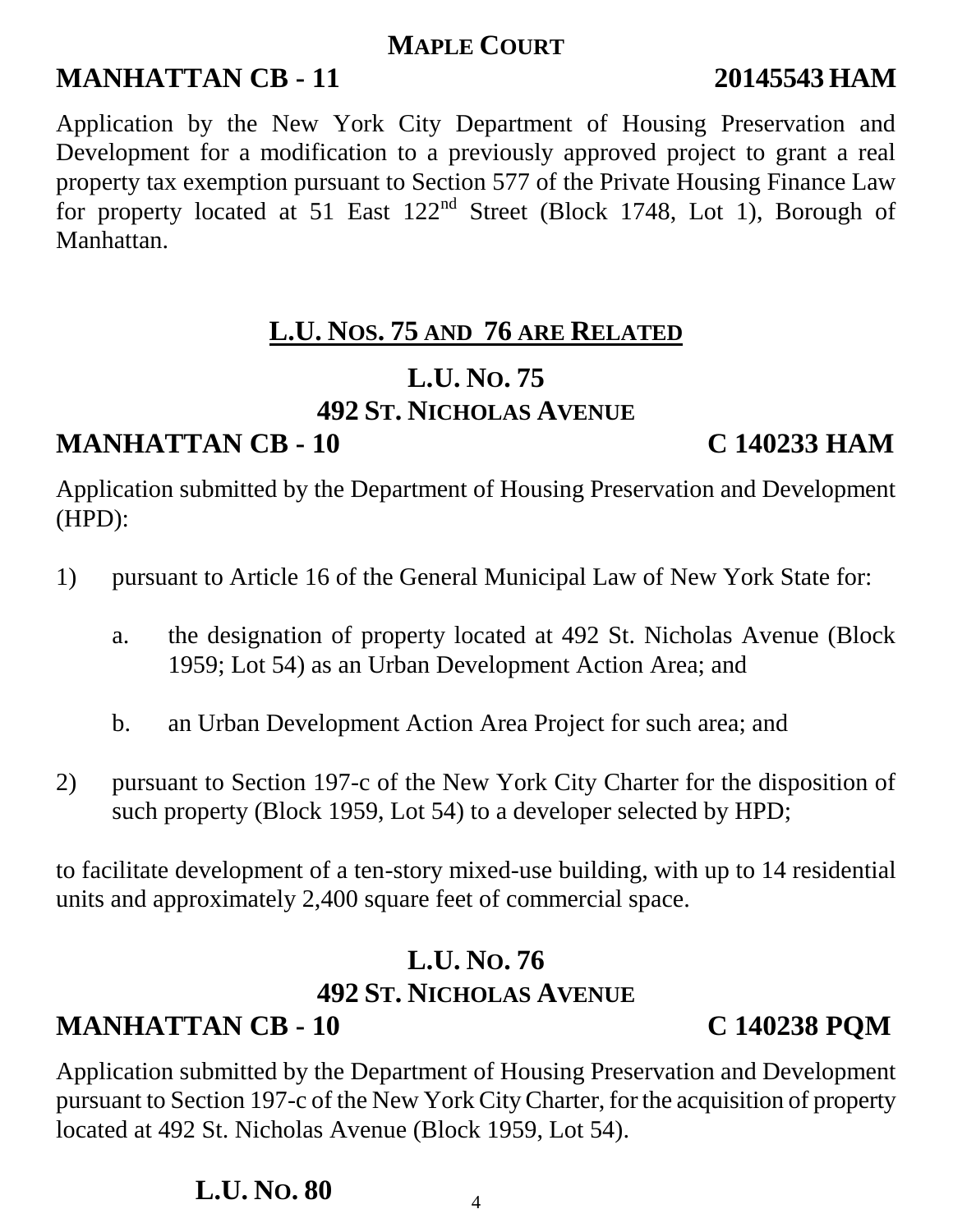### **127TH STREET CLUSTER**

## **MANHATTAN CB - 11 20145598 HAM**

Application by the New York City Department of Housing Preservation and Development for a modification to a previously approved project granting a real property tax exemption pursuant to Section 577 of the Private Housing Finance Law for property located at  $\overline{4}$  East  $125^{\text{th}}$  Street (Block 1749, Lot 66), 22 East  $125^{\text{th}}$  Street (Block 1749, Lot 160); 18 East 125 Street (Block 1750, Lot 65), 11 East 125 Street (Block 1750, Lot 104); 1974 Madison Avenue (Block 1751, Lot 14), 1988 Madison Avenue (Block 1751, Lot 57), 22 East 127 Street (Block 1751, Lot 63), 1986 Madison Avenue (Block 1751, Lot 156); 19 East 127 Street (Block 1752, Lot 10), 2071 Fifth Avenue (Block 1752, Lot 70), 49 East 130<sup>th</sup> Street (Block 1755, Lot 22), 9 East 131 Street (Block 1756, Lot 8), in the Borough of the Manhattan. This matter is subject to Council review and action at the request of HPD and pursuant to Section 577 of the PHFL.

### **L.U. NO. 83 2015 MONTEREY AVENUE**

## **BRONX CBs - 3 and 6 20145589 HAX**

Application by the New York City Housing Department of Housing Preservation and Development for (i) approval of the termination of an existing real property tax exemption pursuant to Section 125 of the Private Housing Finance Law (PHFL); and (ii) grant of a new real property tax exemption pursuant to PHFL Section 577 for properties located at 1715 Vyse Avenue (Block 2990, Lot 27), 1693 Vyse Avenue (Block 2990, Lot 34), 1687 Vyse Avenue (Block 2990, Lot 37), 1681 Vyse Avenue (Block 2990, Lot 40), 1671 Vyse Avenue (Block 2990, Lot 43), 1665 Vyse Avenue (Block 2990, Lot 50), 2023 Monterey Avenue (Block 3061, Lot 22), 2015 Monterey Avenue (Block 3061, Lot 26), 2005 Monterey Avenue (Block 3061, Lot 32), 547 East 178 Street (Block 3061, Lot 34), and 551 East 178 Street (Block 3061, Lot 36), in the Borough of the Bronx; and (iii) consent to the voluntary dissolution of the current owner of such properties pursuant to Section 123(4) of the PHFL. This matter is subject to Council review and action at the request of HPD and pursuant to Sections 123(4), 125 and 577 of the PHFL.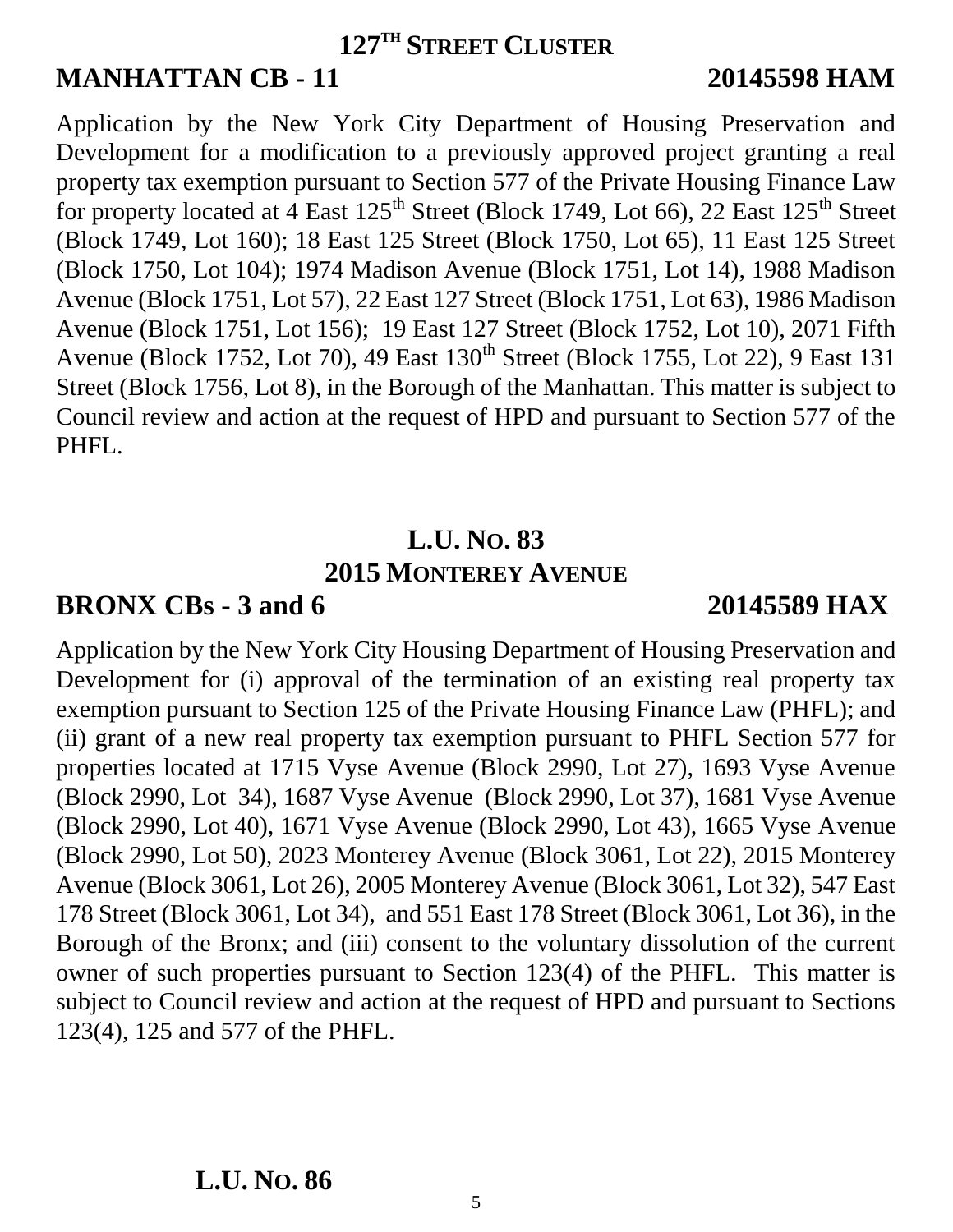### **EMPIRE BOULEVARD REZONING**

# **BROOKLYN CB - 9 C 100202 ZMK**

Application submitted by 529 Empire Realty Corporation pursuant to Sections 197-c and 201 of the New York City Charter for the amendment of the Zoning Map, Section No. 17b:

- 1. eliminating from within an existing R5 District a C1-3 District bounded by a line midway between Montgomery Street and Empire Boulevard, Lamont Court and its northerly centerline prolongation, a line 100 feet southerly of Empire Boulevard, Brooklyn Avenue, a line midway between Empire Boulevard and Sterling Street, a line 100 feet westerly of Brooklyn Avenue, Empire Boulevard, and Brooklyn Avenue;
- 2. eliminating from within an existing R7-1 District a C1-3 District bounded by:
	- a. Empire Boulevard, a line 100 feet westerly of Brooklyn Avenue, a line midway between Empire Boulevard and Sterling Street, and a line 150 feet westerly of Brooklyn Avenue; and
	- b. a line 100 feet southerly of Empire Boulevard, Lamont Court, a line 150 feet southerly of Empire Boulevard, and Brooklyn Avenue;
- 3. changing from an R5 District to an R7A District property bounded by a line midway between Montgomery Street and Empire Boulevard, Lamont Court and its northerly centerline prolongation, a line 100 feet southerly of Empire Boulevard, Brooklyn Avenue, a line midway between Empire Boulevard and Sterling Street, a line 100 feet westerly of Brooklyn Avenue, Empire Boulevard, and Brooklyn Avenue; and
- 4. establishing within a proposed R7A District a C2-4 District bounded by a line midway between Montgomery Street and Empire Boulevard, Lamont Court and its northerly centerline prolongation, a line 100 feet southerly of Empire Boulevard, Brooklyn Avenue, a line midway between Empire Boulevard and Sterling Street, a line 100 feet westerly of Brooklyn Avenue, Empire Boulevard, and Brooklyn Avenue;

as shown on a diagram (for illustrative purposes only) dated December 16, 2013 and subject to the conditions of CEQR Declaration E-329.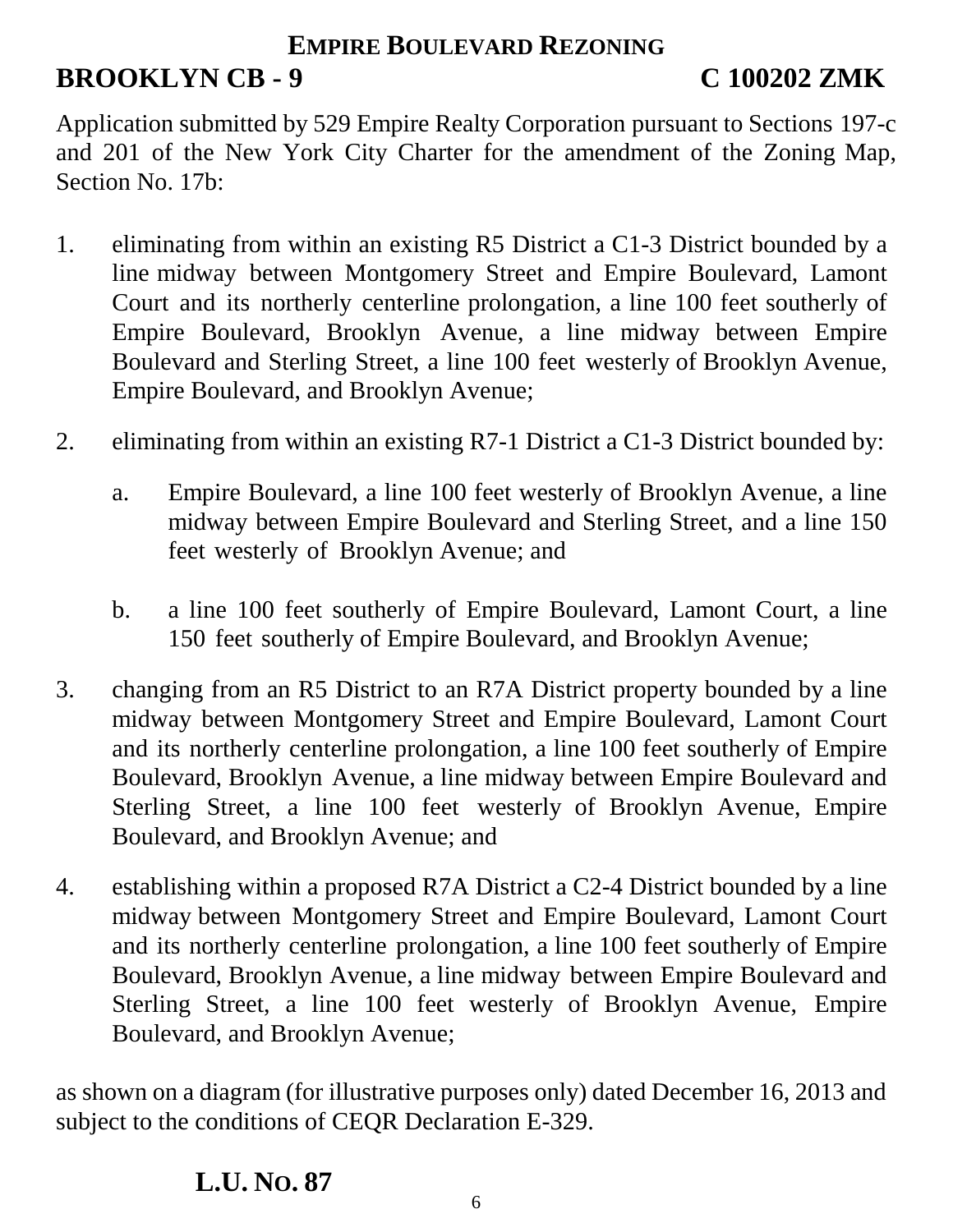## **WEST 106TH STREET REZONING MANHATTAN CB - 7 C 130208 ZMM**

Application submitted by PWV Owner, LLC pursuant to Sections 197-c and 201 of the New York City Charter for an amendment of the Zoning Map, Section No. 5d:

- 1. changing from an R7-2 District to an R8A District property bounded by Duke Ellington Boulevard-West  $106<sup>th</sup>$  Street, a line 75 feet westerly of Columbus Avenue, a line midway between West 105<sup>th</sup> Street and Duke Ellington Boulevard-West 106<sup>th</sup> Street, and a line 100 feet easterly Amsterdam Avenue; and
- 2. changing from an R7-2 District to an R8B District property bounded by a line midway between West 105<sup>th</sup> Street and Duke Ellington Boulevard-West 106<sup>th</sup> Street, a line 175 feet westerly of Columbus Avenue, West 105<sup>th</sup> Street, and a line passing through two points: the first on a line midway between West 105<sup>th</sup> Street and Duke Ellington Boulevard-West  $106<sup>th</sup>$  Street distant 325 feet easterly (as measured along street line) from its point of intersection with the easterly street line Amsterdam Avenue, and the second on the northerly street line of West 105<sup>th</sup> Street distant 415 feet easterly (as measured along street line) from the point of intersection of the easterly street line of Amsterdam Avenue and the northerly street line of West 105<sup>th</sup> Street:

as shown on a diagram (for illustrative purposes only) dated December 16, 2013, and subject to the conditions of CEQR Declaration E-328.

## **L.U. NO. 88 WEST 117TH STREET REZONING MANHATTAN CB - 10 C 140070 ZMM**

Application submitted by 117<sup>th</sup> Street Equities, LLC pursuant to Sections 197-c and 201 of the New York City Charter for an amendment of the Zoning Map, Section Nos. 6a and 6b, changing from an R7A District to an R8A District property bounded by West 118<sup>th</sup> Street, St. Nicholas Avenue, West 117<sup>th</sup> Street, and a line 100 feet easterly of Frederick Douglass Boulevard, as shown on a diagram (for illustrative purposes only) dated December 16, 2013, and subject to the conditions of CEQR Declaration E-327.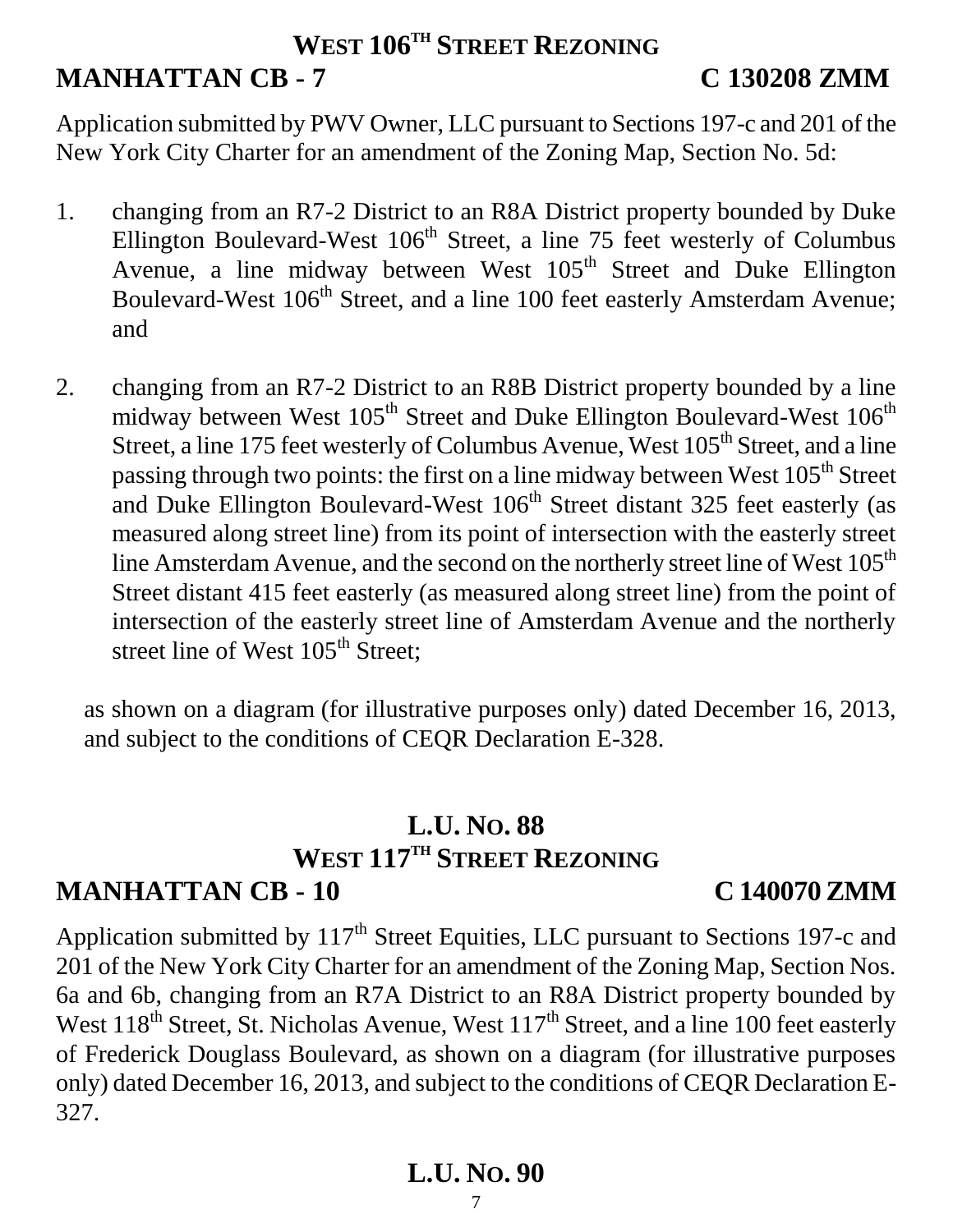### **MS HOUSES**

## **MANHATTAN CB - 11 20145652 HAM**

Application by the New York City Housing Department of Housing Preservation and Development for (i) approval of the termination of an existing real property tax exemption pursuant to Section 125 of the Private Housing Finance Law for property located at 62-68 East 130<sup>th</sup> Street (Block 1754, Lots 42, 43, 141 and 142), 1895 Park Avenue (Block 1777, Lot 69) and 123 East  $129<sup>th</sup>$  Street (Block 1778, Lot 6), in the Borough of Manhattan; and (ii) consent to the voluntary dissolution of the current owner of such properties pursuant to Section 123(4) of the PHFL. This matter is subject to Council review and action at the request of HPD and pursuant to Sections 123(4) and 125 of the PHFL.

# **L.U. NO. 91 MS HOUSES**

## **MANHATTAN CB - 11 20145653 HAM**

Application by the New York City Housing Department of Housing Preservation and Development for a grant of a real property tax exemption pursuant to Section 577 of the Private Housing Finance Law for property located at 123 East 129<sup>th</sup> Street (Block 1778, Lot 6), in the Borough of Manhattan. This matter is subject to Council review and action at the request of HPD and pursuant to Section 577 of the PHFL.

# **L.U. NO. 92 MS HOUSES**

## **MANHATTAN CB - 11 20145654 HAM**

Application by the New York City Housing Department of Housing Preservation and Development for a grant of a real property tax exemption pursuant to Section 577 of the Private Housing Finance Law for property located at  $62-68$  East  $130<sup>th</sup>$  Street (Block 1754, Lots 42, 43, 141 and 142); and 1895 Park Avenue (Block 1777, Lot 69), in the Borough of Manhattan. This matter is subject to Council review and action at the request of HPD and pursuant to Section 577 of the PHFL.

## **L.U. NOS. 93 AND 94 ARE RELATED**

8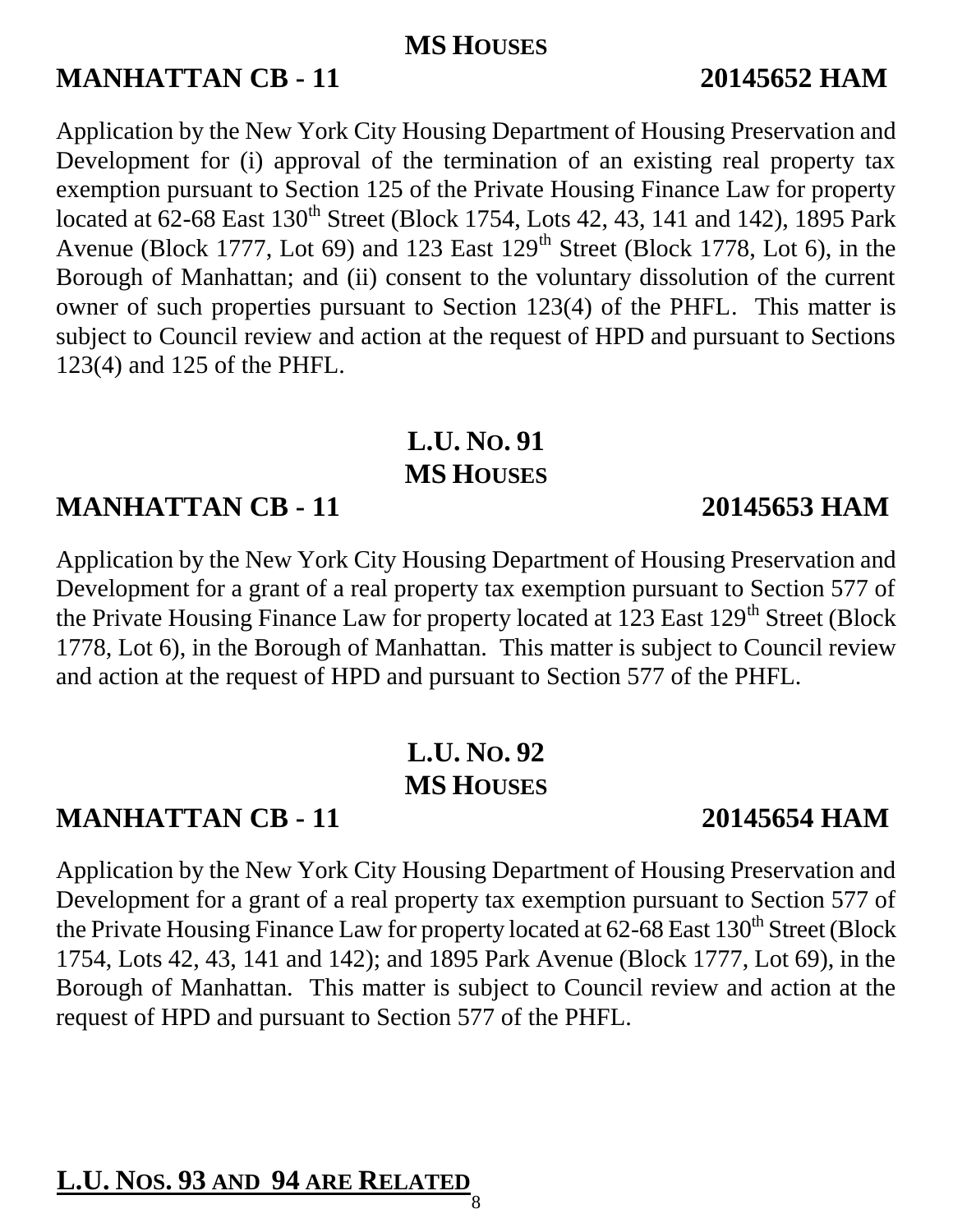## **L.U. NO. 93 HENRY APARTMENTS**

## **BROOKLYN CB - 16 C 140278 HAK**

Application submitted by The Department of Housing Preservation and Development (HPD)

- 1) pursuant to Article 16 of the General Municipal Law of New York State for:
	- a) the designation of properties located at 768/770 Decatur Street and 1696/1712 Broadway (Block 1507, Lots 32, 33, 35, 36, 37, 39 and 41) as an Urban Development Action Area; and
	- b) an Urban Development Action Area Project for such area; and
- 2) pursuant to Section 197-c of the New York City Charter for the disposition of such property to a developer to be selected by HPD;

to facilitate development of a six-story mixed-use building with approximately 79 residential units of affordable and supportive housing and ground floor commercial space.

# **L.U. NO. 94 HENRY APARTMENTS**

## **BROOKLYN CB - 16 C 140277 ZSK**

Application by the NYC Department of Housing Preservation and Development pursuant to Section 197-c and 201 of the New York City Charter for the grant of a special permit pursuant to Section 74-902 of the Zoning Resolution to modify the requirements of Section 24-111 (Maximum floor area ratio for certain community facility uses) to permit the allowable community facility floor area ratio of ZR Section 24-11 (Maximum Floor Area Ratio and Percentage of Lot Coverage) to apply to a nonprofit institution with sleeping accommodations in connection with a proposed 6-story building on property located at 768-770 Decatur Street and 1696-1712 Broadway (Block 1507, Lots 32, 33, 35, 36, 37, 39 and 41), in an R6/C1-3 District.